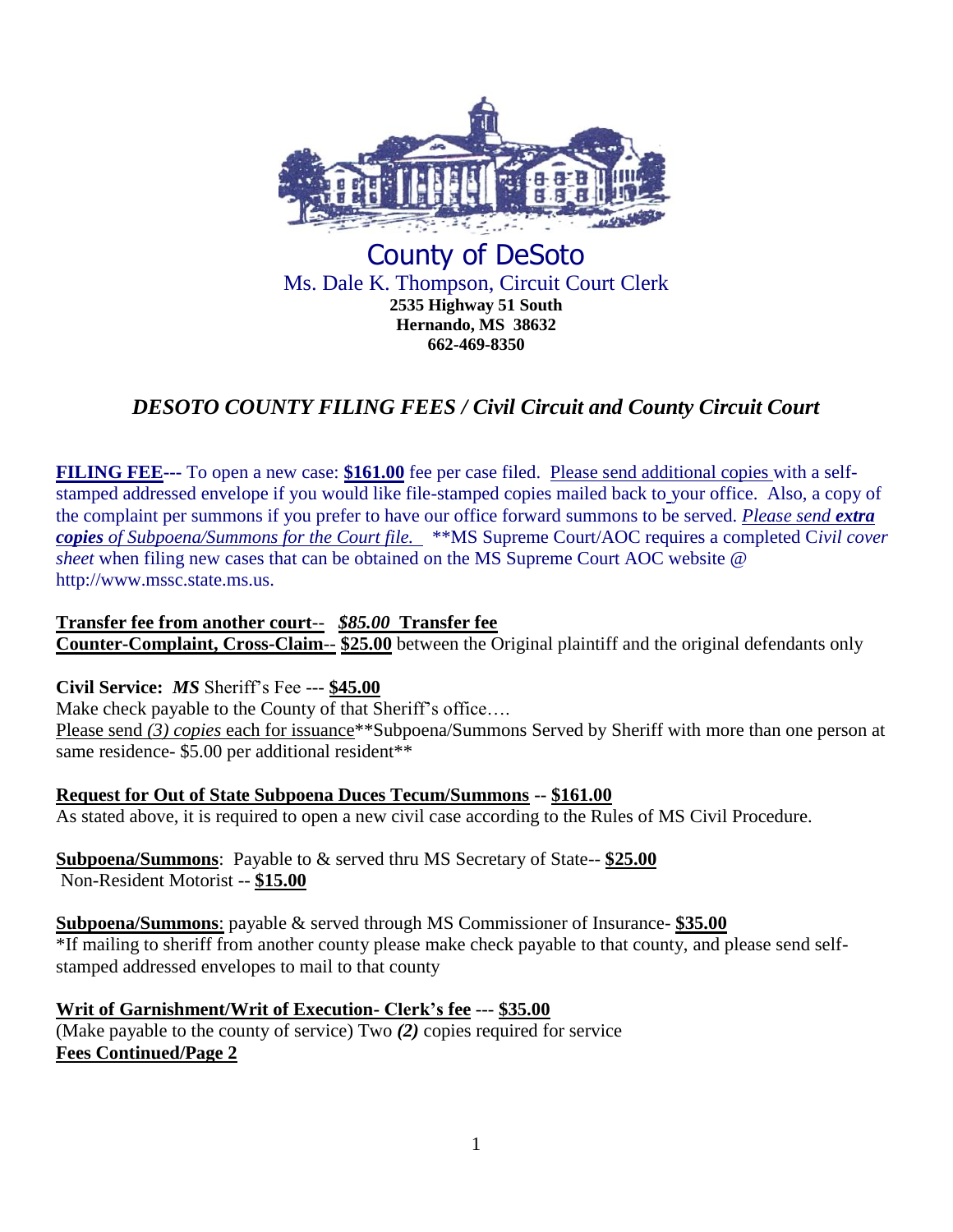## **Filing Fees**

#### **Abstract or Enroll a Judgment - \$6.00**

- **Appeal from County Court to Circuit Court-- \$85.00 Filing fee**
- **Appeal County Court to Circuit Court/Preparing transcipt of record** *\$2.00* **per page**
- **Appeal to County Civil Court -- \$161.00 Filing Fee**
- **Certification as to the Acts of Congress - \$5.00 / Certified Copy - \$2.50**
- **Certified copy of Court file – \$1.00 per page plus \$2.50 Certification fee**
- **Examination of Judgment Debtor -\$35.00**
- **Expungements (Established cases) --\$235..00 (Civil Court)**
- **Expungements from Lower Courts -- \$235.00 (Civil Court)**
- **Notice of Filing Foreign Judgment- \$161.00 (Circuit)**
- **Request for Out of State Subpoena - \$161.00**
- **Notice of Renewal of Judgment -\$35.00**
- **Petition to Contest Forfeiture - \$161.00 (County)**
- **Suggestion of Garnishment – \$35.00**
- **Suggestion of Garnishment on Judgment from Justice Court – \$36.00 (Circuit)**
- **Writ of Garnishment \$35.00**
- **Petition for Hardship License (Paraphenalia) - \$181.00 (Circuit)**
- **Petition for Review of Driver's License Suspension - \$161.00 (County)**
- **Post Conviction Relief -- \$161.00 (Circuit)**
- **Post Judgment Subpoena \$35.00**
- **Supreme Court Appeal -- \$20.00**